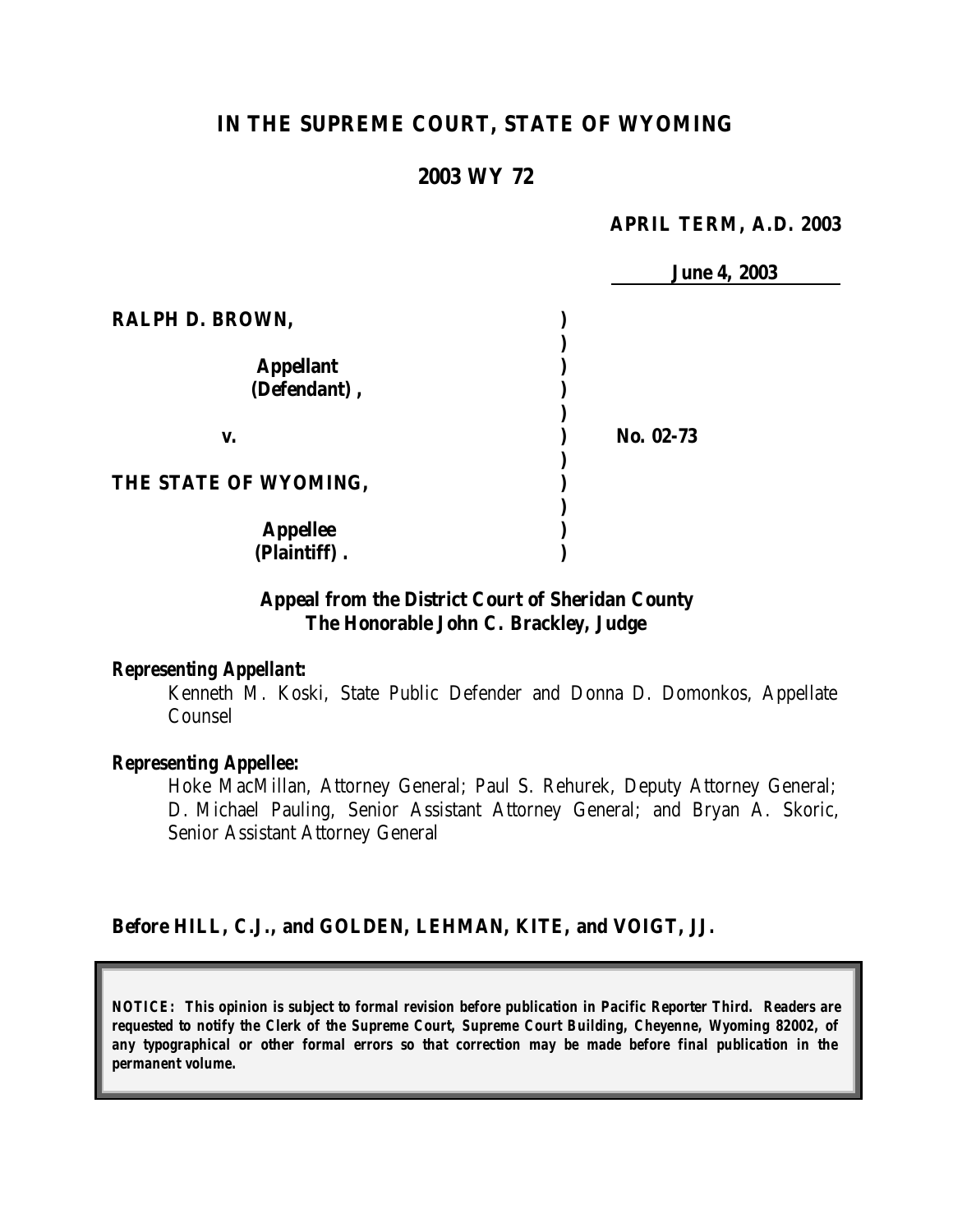### **HILL, Chief Justice.**

[¶1] Appellant, Ralph D. Brown (Brown), entered a plea of guilty to the crime of burglary, and a judgment finding him guilty of that crime was entered on March 14, 2002. As a part of his sentence, he was ordered to pay the victims of his crime \$5,451.65 as restitution. In this appeal, Brown contends that there is insufficient credible evidence in the record to support portions of that restitution order. We will affirm.

## **ISSUE**

[¶2] The sole issue in this appeal is whether there is credible evidence in the record to support the district court's restitution order and whether the district court otherwise abused its discretion in ordering restitution.

## **FACTS**

[¶3] As a part of his guilty plea, Brown conceded that he committed the burglary of the victims' home, although he had very little memory of it. The record reflects that Brown had a severe alcohol dependence problem. The burglary occurred in May or June of 2000, while the victims were on vacation. At the time the district court accepted Brown's guilty plea, it was agreed that the evidence with respect to restitution would be taken at the sentencing hearing.

[¶4] Although Brown raises the cost of the gun repair in this appeal, the transcript reveals that, at the sentencing hearing, Brown conceded that the estimate of \$895.00 to repair guns stolen by him was accurate. Brown did challenge all of the other estimated losses incurred by the victims. The remainder of the restitution was based on the testimony of the two victims, who shared the same residence. One of the victims was Brown's former wife. She testified that the following items were missing from her home: an antique leather doctor's bag; over 400 silver dollars; a white gold ring with an emerald and diamonds (value \$249.50); a gold ring with an opal stone and three diamonds on each side (value \$194.00); an antique Indian Head cigar humidor (a researched value of \$350.00, though she conceded she had paid less than that for it at a yard sale); and \$163.15 in cash, which had been in the humidor. Brown's former wife testified that Brown admitted he had taken these items and went with her to various pawnshops to try to find them. Brown said he would try to get all the items back to her, if she would break up with her male friend, Mr. Dorr, who was the other victim of the burglary. On cross-examination, Brown's former wife repeated much of the testimony outlined above, but in response to questions by defense counsel and by reference to her notes, testified that the humidor was worth \$350.00 - \$750.00 and read from a detailed list she had made of the moneys that were in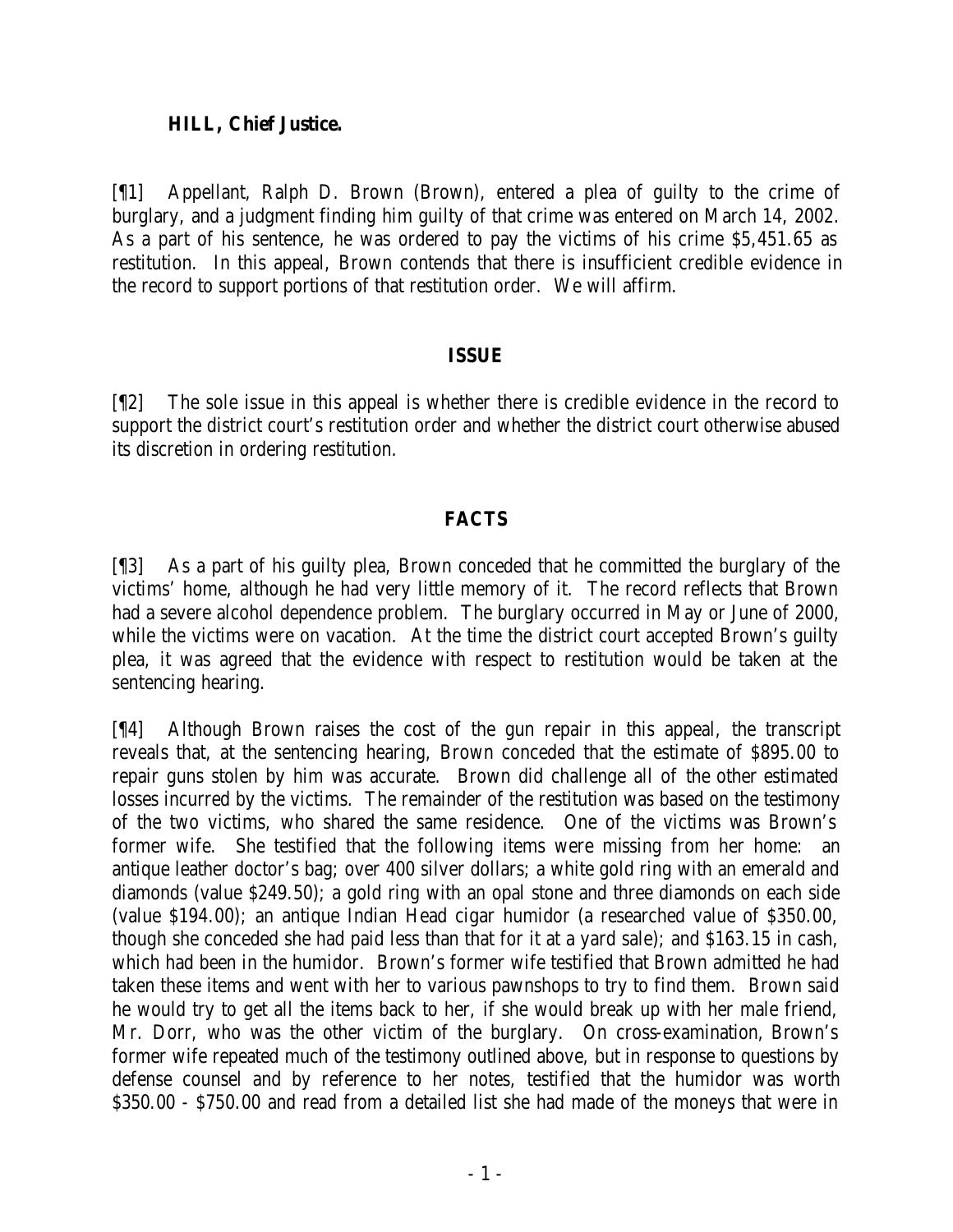the humidor.

[¶5] Dorr testified that among the items missing that belonged to him were: a black, molded leather doctor's bag, the kind used for house calls (circa 1930; value \$500.00); 400 old silver dollars (value \$3,000.00); and antique coin wraps (value \$100.00). He also attested to the value of the opal and diamond ring described above. Defense counsel did not cross-examine Mr. Dorr to any significant extent. The focus of Brown's claims in this appeal is the value of the doctor's bag, coins, and coin wraps.

[¶6] The testimonial evidence outlined above was also incorporated into the presentence report based on written and oral reports made to the preparer of the presentence report.

[¶7] Based on the testimony, as well as the presentence report, the district court awarded restitution of: "Medical bag, \$500; silver dollar coins, [\$]3,000; antique humidor, \$350; contents of that item in money, \$163.15; ring with diamonds and emerald, \$249.50; opal ring, \$194; antique coin wraps, \$100; repairs to guns and holsters, \$895. Counsel, you can check my arithmetic; but I believe that will total \$5,451.65."

[¶8] The governing statutes clearly impose a responsibility on the trial court and the prosecuting attorney to effectuate victim restitution in criminal matters. Wyo. Stat. Ann. § 7-9-102 (LexisNexis 2001) (emphasis added) provides:

> In addition to any other punishment prescribed by law **the court shall**, upon conviction for any misdemeanor or felony, order a defendant to pay restitution to each victim as determined under W.S. 7-9-103 and 7-9-114 unless the court specifically finds that the defendant has no ability to pay and that no reasonable probability exists that the defendant will have an ability to pay.

Wyo. Stat. Ann. § 7-9-103 (LexisNexis 2001) (emphasis added) provides:

(a) As part of the sentencing process including deferred prosecutions under W.S. 7-13-301, in any misdemeanor or felony case, **the prosecuting attorney shall present to the court any claim for restitution submitted by any victim**.

(b) In every case in which a claim for restitution is submitted, the court shall fix a reasonable amount as restitution owed to each victim for actual pecuniary damage resulting from the defendant's criminal activity, and shall include its determination of the pecuniary damage as a special finding in the judgment of conviction or in the order placing the defendant on probation under W.S. 7-13-301. In determining the amount of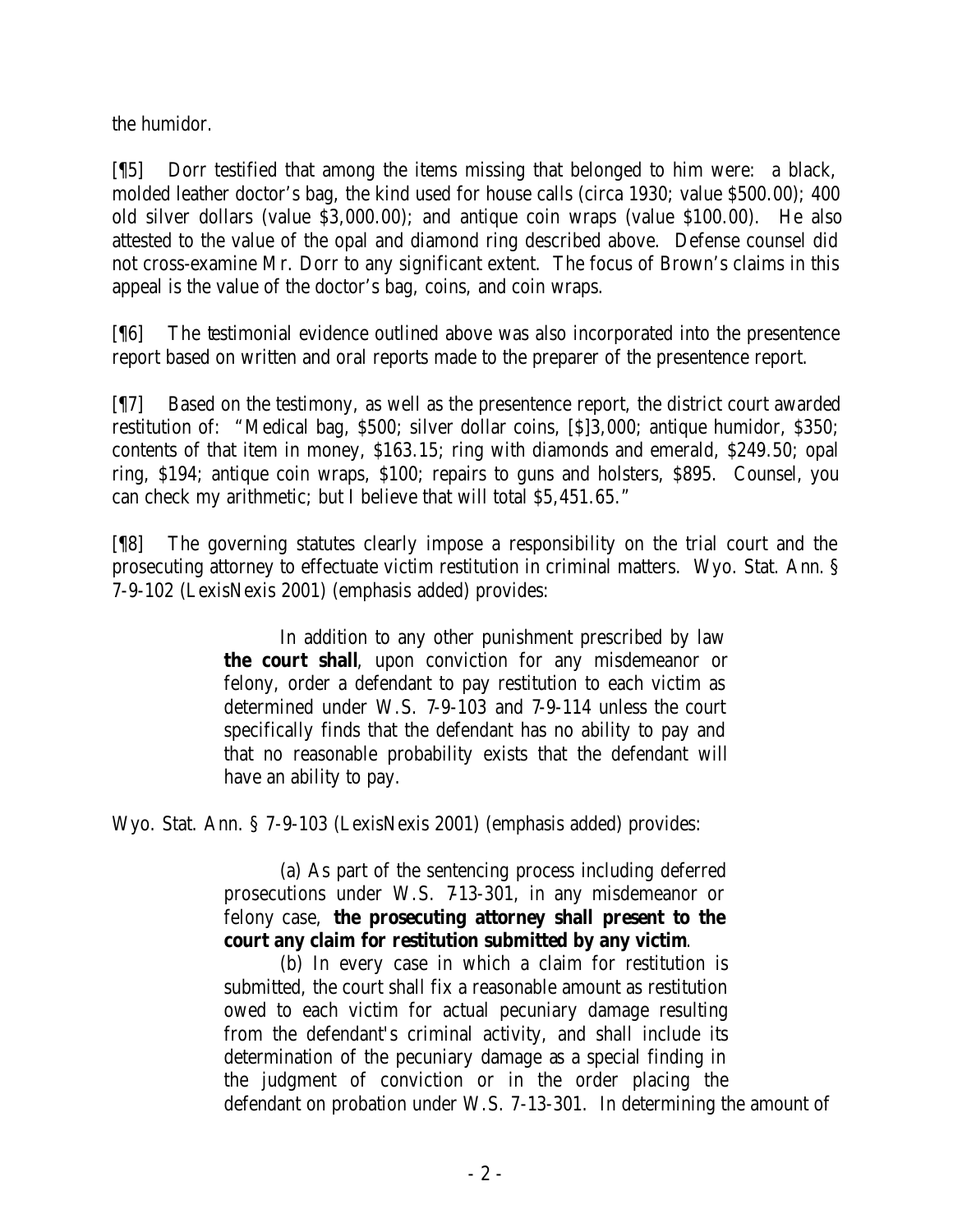restitution, the court shall consider and include as a special finding, each victim's reasonably foreseeable actual pecuniary damage that will result in the future as a result of the defendant's criminal activity. A long-term physical health care restitution order shall be entered as provided in W.S. 7-9-113 through 7-9-115.

(c) The court shall order the defendant to pay all or part of the restitution claimed or shall state on the record specific reasons why an order for restitution was not entered. If the court determines that the defendant has no ability to pay and that no reasonable probability exists that the defendant will have an ability to pay in the future, the court shall enter specific findings in the record supporting its determination.

(d) Any order for restitution under this chapter constitutes a judgment by operation of law on the date it is entered. To satisfy the judgment, the clerk, upon request of the victim or the district attorney, may issue execution in the same manner as in a civil action.

(e) The court's determination of the amount of restitution owed under this section is not admissible as evidence in any civil action.

(f) The defendant shall be given credit against his restitution obligation for payments made to the victim by the defendant's insurer for injuries arising out of the same facts or event.

### **STANDARD OF REVIEW**

[¶9] As a part of the sentencing process, the trial court is required to order a defendant to pay restitution, if applicable, and if the defendant has the ability to pay or if there is a reasonable probability that he will have the ability to pay. Appellate review of ordered restitution is confined to a search for procedural error or a clear abuse of discretion. *Aldridge v. State*, 956 P.2d 341, 343 (Wyo.1998). The amount of restitution fixed by the trial court should be supported by evidence sufficient to afford a reasonable basis for estimating the loss. *Hilterbrand v. State*, 930 P.2d 1248, 1250 (Wyo.1997). A challenge to the amount of restitution set by the court must demonstrate an abuse of discretion. "Judicial discretion is a composite of many things, among which are conclusions drawn from objective criteria; it means a sound judgment exercised with regard to what is right under the circumstances and without doing so arbitrarily or capriciously." *Brock v. State*, 967 P.2d 26, 27 (Wyo.1998) (quoting *Vaughn v. State,* 962 P.2d 149, 151 (Wyo. 1998)). We have held that a victim impact statement, such as that incorporated into the Presentence